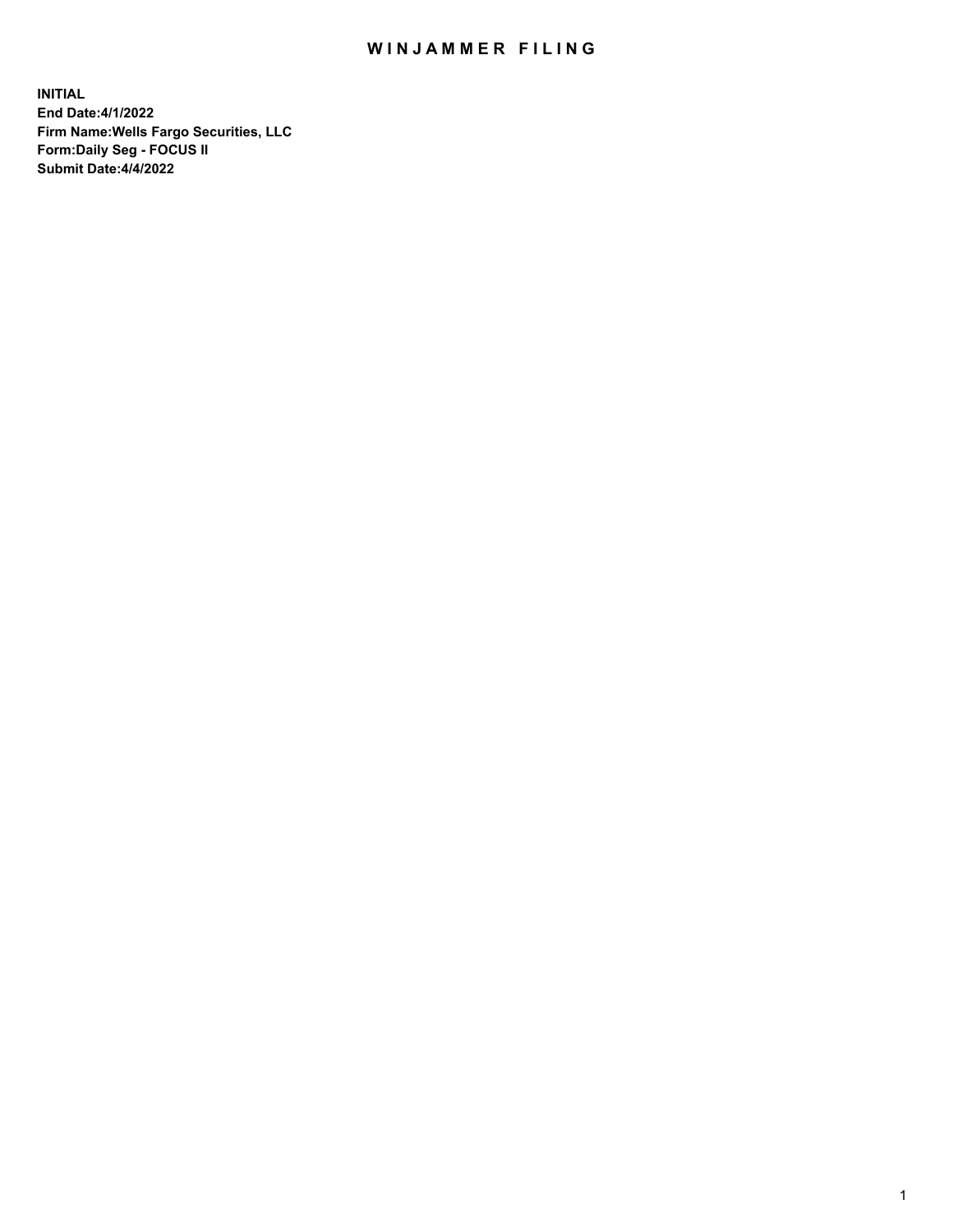**INITIAL End Date:4/1/2022 Firm Name:Wells Fargo Securities, LLC Form:Daily Seg - FOCUS II Submit Date:4/4/2022 Daily Segregation - Cover Page**

| Name of Company                                                                                                  | <b>Wells Fargo Securities LLC</b> |
|------------------------------------------------------------------------------------------------------------------|-----------------------------------|
| <b>Contact Name</b>                                                                                              | <b>James Gnall</b>                |
|                                                                                                                  |                                   |
| <b>Contact Phone Number</b>                                                                                      | 917-699-6822                      |
|                                                                                                                  |                                   |
| <b>Contact Email Address</b>                                                                                     | james.w.gnall@wellsfargo.com      |
|                                                                                                                  |                                   |
| FCM's Customer Segregated Funds Residual Interest Target (choose one):                                           |                                   |
| a. Minimum dollar amount: ; or                                                                                   | 105,000,000                       |
| b. Minimum percentage of customer segregated funds required:% ; or                                               | <u>0</u>                          |
| c. Dollar amount range between: and; or                                                                          | 00                                |
| d. Percentage range of customer segregated funds required between:% and%.                                        | 00                                |
| FCM's Customer Secured Amount Funds Residual Interest Target (choose one):                                       |                                   |
| a. Minimum dollar amount: ; or                                                                                   | 30,000,000                        |
| b. Minimum percentage of customer secured funds required:%; or                                                   | <u>0</u>                          |
| c. Dollar amount range between: and; or                                                                          | 00                                |
| d. Percentage range of customer secured funds required between: % and %.                                         | 0 <sub>0</sub>                    |
|                                                                                                                  |                                   |
| FCM's Cleared Swaps Customer Collateral Residual Interest Target (choose one):<br>a. Minimum dollar amount: ; or | 355,000,000                       |
| b. Minimum percentage of cleared swaps customer collateral required:% ; or                                       | <u>0</u>                          |
| c. Dollar amount range between: and; or                                                                          | <u>00</u>                         |
| d. Percentage range of cleared swaps customer collateral required between:% and%.                                | 00                                |
|                                                                                                                  |                                   |

Attach supporting documents CH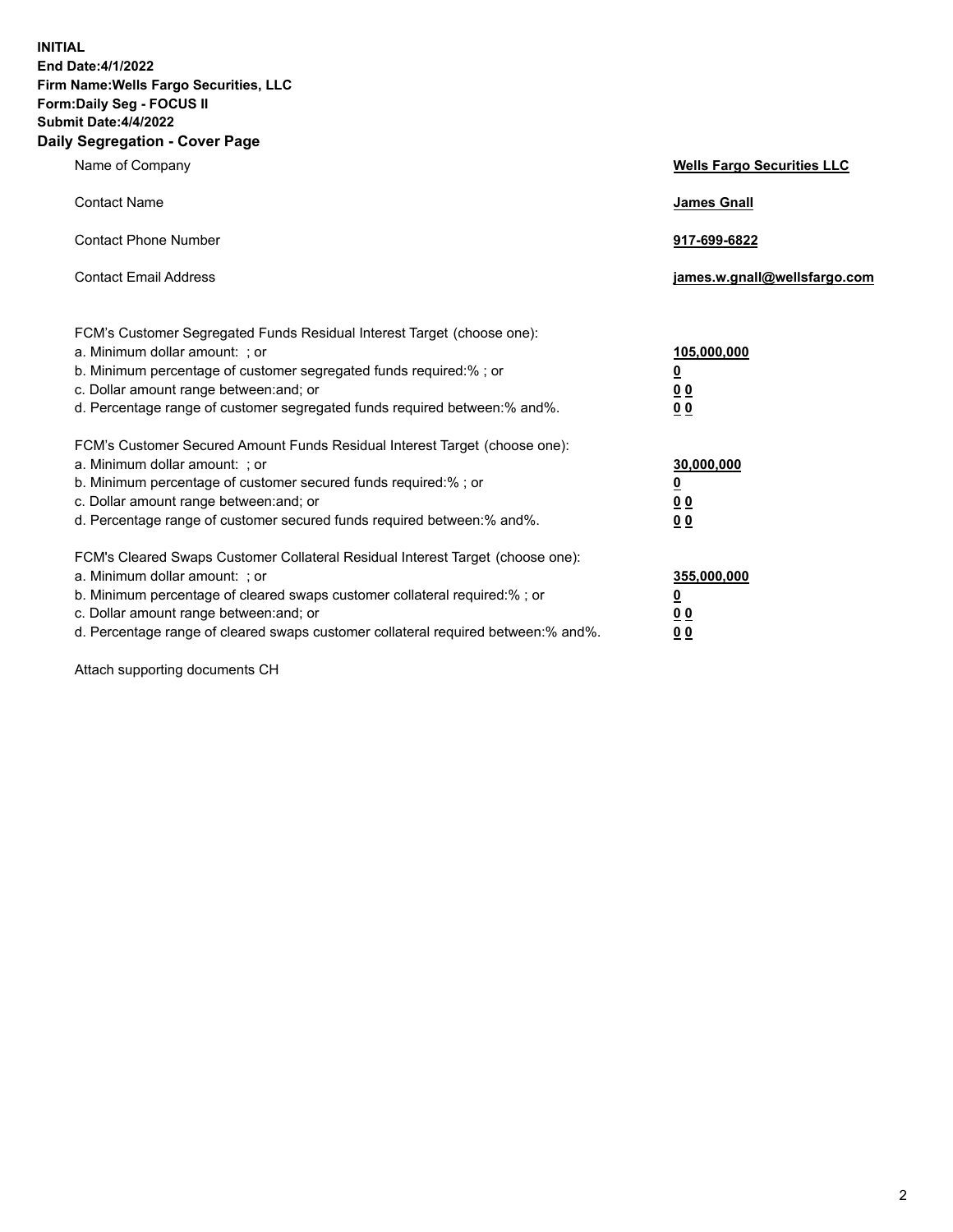**INITIAL End Date:4/1/2022 Firm Name:Wells Fargo Securities, LLC Form:Daily Seg - FOCUS II Submit Date:4/4/2022 Daily Segregation - Secured Amounts** Foreign Futures and Foreign Options Secured Amounts Amount required to be set aside pursuant to law, rule or regulation of a foreign government or a rule of a self-regulatory organization authorized thereunder 1. Net ledger balance - Foreign Futures and Foreign Option Trading - All Customers A. Cash **524,078,410** [7315] B. Securities (at market) **353,900,197** [7317]

- 2. Net unrealized profit (loss) in open futures contracts traded on a foreign board of trade **-148,933,242** [7325]
- 3. Exchange traded options
	- a. Market value of open option contracts purchased on a foreign board of trade **20** [7335]
	- b. Market value of open contracts granted (sold) on a foreign board of trade **0** [7337]
- 4. Net equity (deficit) (add lines 1. 2. and 3.) **729,045,385** [7345]
- 5. Account liquidating to a deficit and account with a debit balances gross amount **36,401,919** [7351] Less: amount offset by customer owned securities **-36,387,217** [7352] **14,702** [7354]
- 6. Amount required to be set aside as the secured amount Net Liquidating Equity Method (add lines 4 and 5)
- 7. Greater of amount required to be set aside pursuant to foreign jurisdiction (above) or line 6.

## FUNDS DEPOSITED IN SEPARATE REGULATION 30.7 ACCOUNTS

- 1. Cash in banks
	- A. Banks located in the United States **123,327,610** [7500]
	- B. Other banks qualified under Regulation 30.7 **1,397,977** [7520] **124,725,587**
- 2. Securities
	- A. In safekeeping with banks located in the United States **486,937,529** [7540]
- B. In safekeeping with other banks qualified under Regulation 30.7 **0** [7560] **486,937,529** [7570]
- 3. Equities with registered futures commission merchants
	-
	-
	- C. Unrealized gain (loss) on open futures contracts **57,725,844** [7600]
	- D. Value of long option contracts **20** [7610]
	- E. Value of short option contracts **0** [7615] **81,508,625** [7620]
- 4. Amounts held by clearing organizations of foreign boards of trade
	- A. Cash **0** [7640]
	- B. Securities **0** [7650]
	- C. Amount due to (from) clearing organization daily variation **0** [7660]
	- D. Value of long option contracts **0** [7670]
	- E. Value of short option contracts **0** [7675] **0** [7680]
- 5. Amounts held by members of foreign boards of trade
	-
	- B. Securities **0** [7710]
	- C. Unrealized gain (loss) on open futures contracts **-188,898,661** [7720]
	- D. Value of long option contracts **0** [7730]
	- E. Value of short option contracts **0** [7735] **164,946,216** [7740]
- 6. Amounts with other depositories designated by a foreign board of trade **0** [7760]
- 7. Segregated funds on hand **0** [7765]
- 8. Total funds in separate section 30.7 accounts **858,117,957** [7770]
- 9. Excess (deficiency) Set Aside for Secured Amount (subtract line 7 Secured Statement Page 1 from Line 8)
- 10. Management Target Amount for Excess funds in separate section 30.7 accounts **30,000,000** [7780]
- 11. Excess (deficiency) funds in separate 30.7 accounts over (under) Management Target **99,057,870** [7785]
- **0** [7305]
- 
- **729,060,087** [7355]
- **729,060,087** [7360]
- [7530]
- 
- A. Cash **-23,179,907** [7580] B. Securities **46,962,668** [7590]
	-
- A. Cash **353,844,877** [7700] **129,057,870** [7380]
	-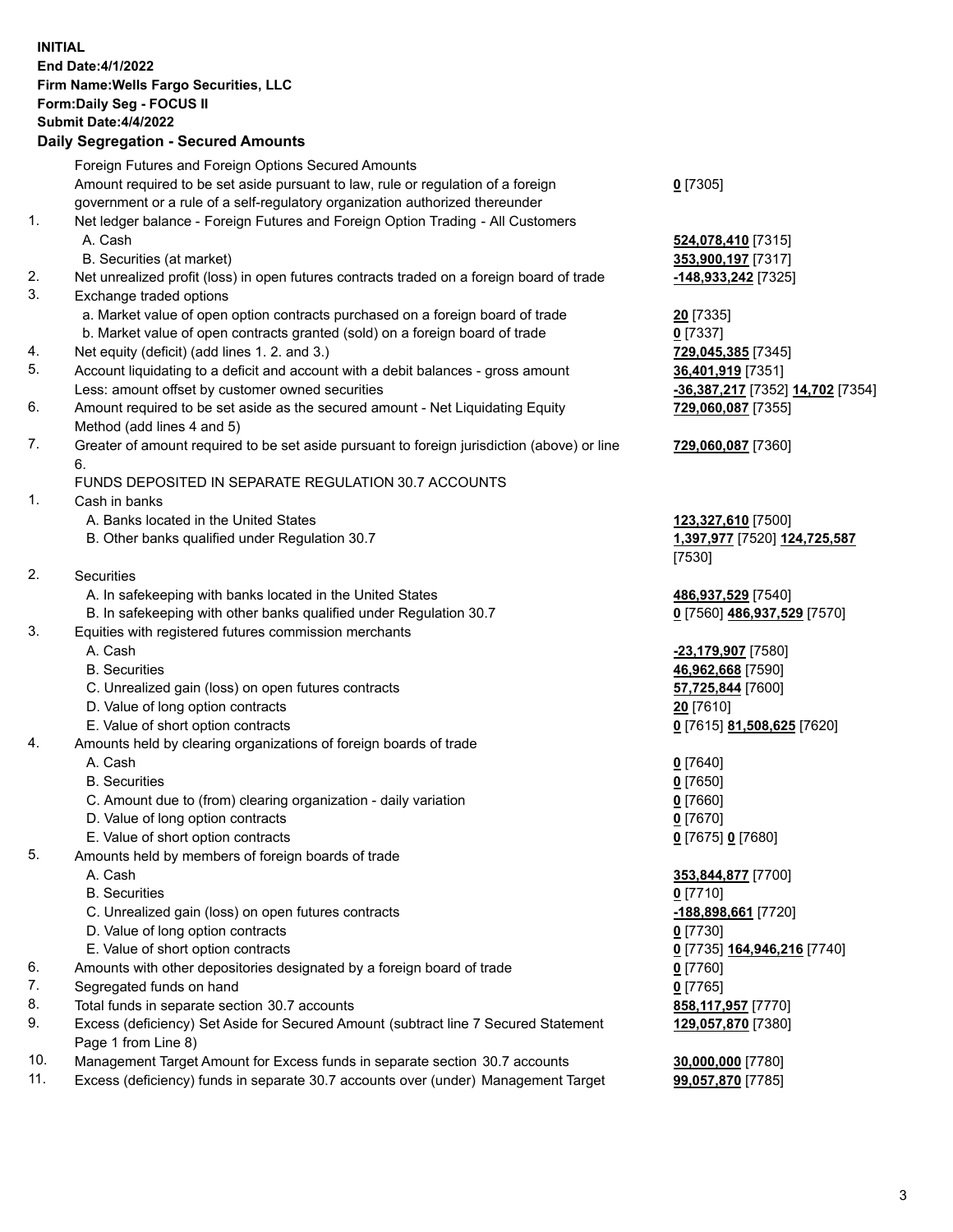|          | <b>INITIAL</b><br>End Date: 4/1/2022<br>Firm Name: Wells Fargo Securities, LLC<br>Form: Daily Seg - FOCUS II<br><b>Submit Date: 4/4/2022</b><br>Daily Segregation - Segregation Statement                                                                                |                                                                                  |
|----------|--------------------------------------------------------------------------------------------------------------------------------------------------------------------------------------------------------------------------------------------------------------------------|----------------------------------------------------------------------------------|
|          | SEGREGATION REQUIREMENTS(Section 4d(2) of the CEAct)                                                                                                                                                                                                                     |                                                                                  |
| 1.<br>2. | Net ledger balance<br>A. Cash<br>B. Securities (at market)<br>Net unrealized profit (loss) in open futures contracts traded on a contract market                                                                                                                         | 3,882,224,668 [7010]<br>1,875,561,556 [7020]<br>-502,906,982 [7030]              |
| 3.       | Exchange traded options                                                                                                                                                                                                                                                  |                                                                                  |
| 4.<br>5. | A. Add market value of open option contracts purchased on a contract market<br>B. Deduct market value of open option contracts granted (sold) on a contract market<br>Net equity (deficit) (add lines 1, 2 and 3)<br>Accounts liquidating to a deficit and accounts with | 2,983,677,084 [7032]<br>-2,799,284,953 [7033]<br>5,439,271,373 [7040]            |
| 6.       | debit balances - gross amount<br>Less: amount offset by customer securities<br>Amount required to be segregated (add lines 4 and 5)                                                                                                                                      | 122,914,059 [7045]<br>-122,517,406 [7047] 396,653 [7050]<br>5,439,668,026 [7060] |
|          | FUNDS IN SEGREGATED ACCOUNTS                                                                                                                                                                                                                                             |                                                                                  |
| 7.       | Deposited in segregated funds bank accounts<br>A. Cash<br>B. Securities representing investments of customers' funds (at market)<br>C. Securities held for particular customers or option customers in lieu of cash (at<br>market)                                       | 26,038,305 [7070]<br>800,466,330 [7080]<br>210,913,639 [7090]                    |
| 8.       | Margins on deposit with derivatives clearing organizations of contract markets<br>A. Cash<br>B. Securities representing investments of customers' funds (at market)<br>C. Securities held for particular customers or option customers in lieu of cash (at<br>market)    | 3,115,142,044 [7100]<br>124,007,974 [7110]<br>1,664,647,917 [7120]               |
| 9.       | Net settlement from (to) derivatives clearing organizations of contract markets                                                                                                                                                                                          | -173,589,467 [7130]                                                              |
| 10.      | Exchange traded options<br>A. Value of open long option contracts<br>B. Value of open short option contracts                                                                                                                                                             | 2,983,677,084 [7132]<br>-2,799,284,953 [7133]                                    |
| 11.      | Net equities with other FCMs<br>A. Net liquidating equity<br>B. Securities representing investments of customers' funds (at market)<br>C. Securities held for particular customers or option customers in lieu of cash (at<br>market)                                    | $0$ [7140]<br>$0$ [7160]<br>$0$ [7170]                                           |
| 12.      | Segregated funds on hand                                                                                                                                                                                                                                                 | $0$ [7150]                                                                       |
| 13.      | Total amount in segregation (add lines 7 through 12)                                                                                                                                                                                                                     | 5,952,018,873 [7180]                                                             |
| 14.      | Excess (deficiency) funds in segregation (subtract line 6 from line 13)                                                                                                                                                                                                  | 512,350,847 [7190]                                                               |
| 15.      | Management Target Amount for Excess funds in segregation                                                                                                                                                                                                                 | 105,000,000 [7194]                                                               |
| 16.      | Excess (deficiency) funds in segregation over (under) Management Target Amount<br>Excess                                                                                                                                                                                 | 407,350,847 [7198]                                                               |